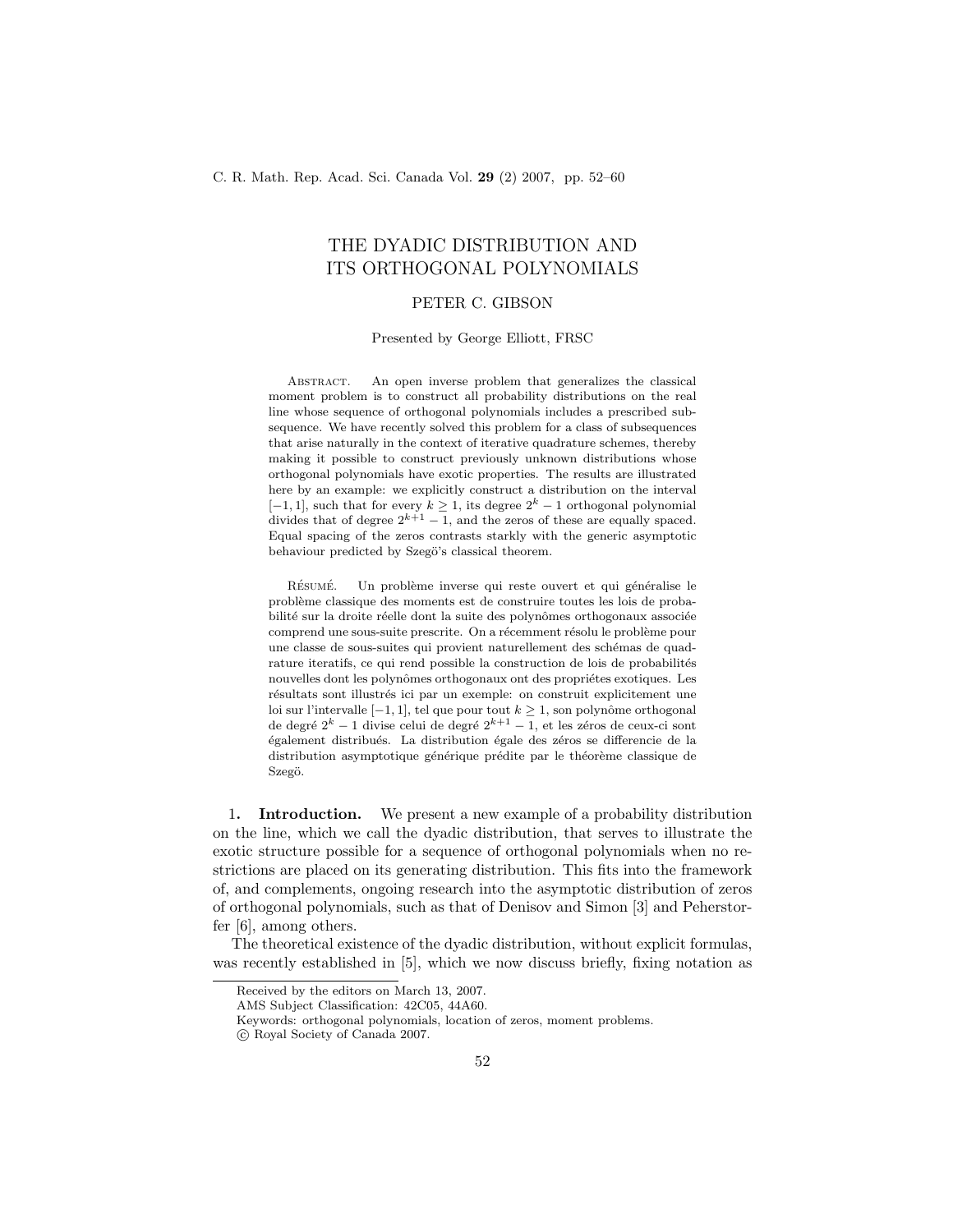follows. Given a probability distribution  $d\sigma$  on the real line with respect to which polynomials are integrable, let  $p_0^{\sigma}, p_1^{\sigma}, p_2^{\sigma}, \ldots$  denote its associated sequence of monic, orthogonal polynomials. The question of whether one can construct a distribution to realize a prescribed sequence as its orthogonal polynomials is in fact a re-casting of the classical moment problem [1], since the sequence  $\{p_n^{\sigma}\}$ carries precisely the same information about  $d\sigma$  as does the moment sequence  $\{\mu_n^{\sigma}\}\,$ , defined by  $\mu_n^{\sigma} = \int x^n d\sigma(x)$ . One of two main results in [5] can be viewed as solving a variant of the classical moment problem, in which, rather than prescribing the full sequence of orthogonal polynomials, only a thin subsequence is prescribed, with the additional restriction that earlier terms in the subsequence divide all later terms, or, in other words, have all their zeros in common with later terms. A basic constraint imposed by standard interlacing results is that if  $m < n$ , then  $p_m^{\sigma}$  and  $p_n^{\sigma}$  share at most  $n - m - 1$  zeros. Thus, for example, if  $p_m^{\sigma}$  divides  $p_n^{\sigma}$  then  $n \geq 2m + 1$ . The "fast iterative" distributions constructed in [5] have the property that they contain a subsequence  $\{p^{\sigma}_{\nu_k}\}_{k=1}^{\infty}$  such that  $p^{\sigma}_{\nu_k}$ divides  $p_{\nu_{k+1}}^{\sigma}$  for every  $k \geq 1$ , and where the indices  $\nu_k$  grow as slowly as possible in the sense that  $\nu_{k+1} = 2\nu_k + 1$ . (For a generic distribution  $d\sigma$ , two polynomials  $p_m^{\sigma}$  and  $p_n^{\sigma}$  can be expected to have no common zeros at all, except possibly 0 in the case of symmetric distributions. See [4].)

Beyond interlacing, there also exist metric constraints governing the zeros of orthogonal polynomials. For example, consider the sequence of polynomials whose zeros are evenly spaced in the open interval  $(-1, 1)$ :

(1) 
$$
p_n(x) = \prod_{k=1}^n \left( x - \frac{2k - n - 1}{n + 1} \right).
$$

The zeros of these polynomials interlace, but they are not the orthogonal polynomials of any distribution. (In fact, there are distributions  $d\sigma$  such that  $p_n^{\sigma} = p_n$ for  $n = 1, 2, 3$ , but the equality inevitably breaks down at  $n = 4$ .) The wellknown asymptotic result of Szegö [7, Chapter 12.7] asserts that the orthogonal polynomials of a wide class of distributions on [−1, 1] have zeros that tend to be distributed like the those of the Chebyshev polynomials, eventually clustering at the endpoints.

It is with reference to the above discussion that the dyadic distribution is an extreme contrast to the generic situation: an infinite subsequence of its orthogonal polynomials is such that the earlier terms in the subsequence divide all later terms, and each term in the subsequence has equally spaced zeros.

We cite [7] and [2] for the basic theory of orthogonal polynomials, and in particular their relations to discrete distributions and Jacobi matrices. Before describing the dyadic distribution, we recall some particular facts from the standard theory that will be needed in later arguments.

1.1. Preliminary facts. One basic technical fact that we need is the following. Given a distribution  $d\sigma$  on  $\mathbb R$  with respect to which polynomials are integrable and whose support contains at least  $m + 1$  points, there is a unique distribution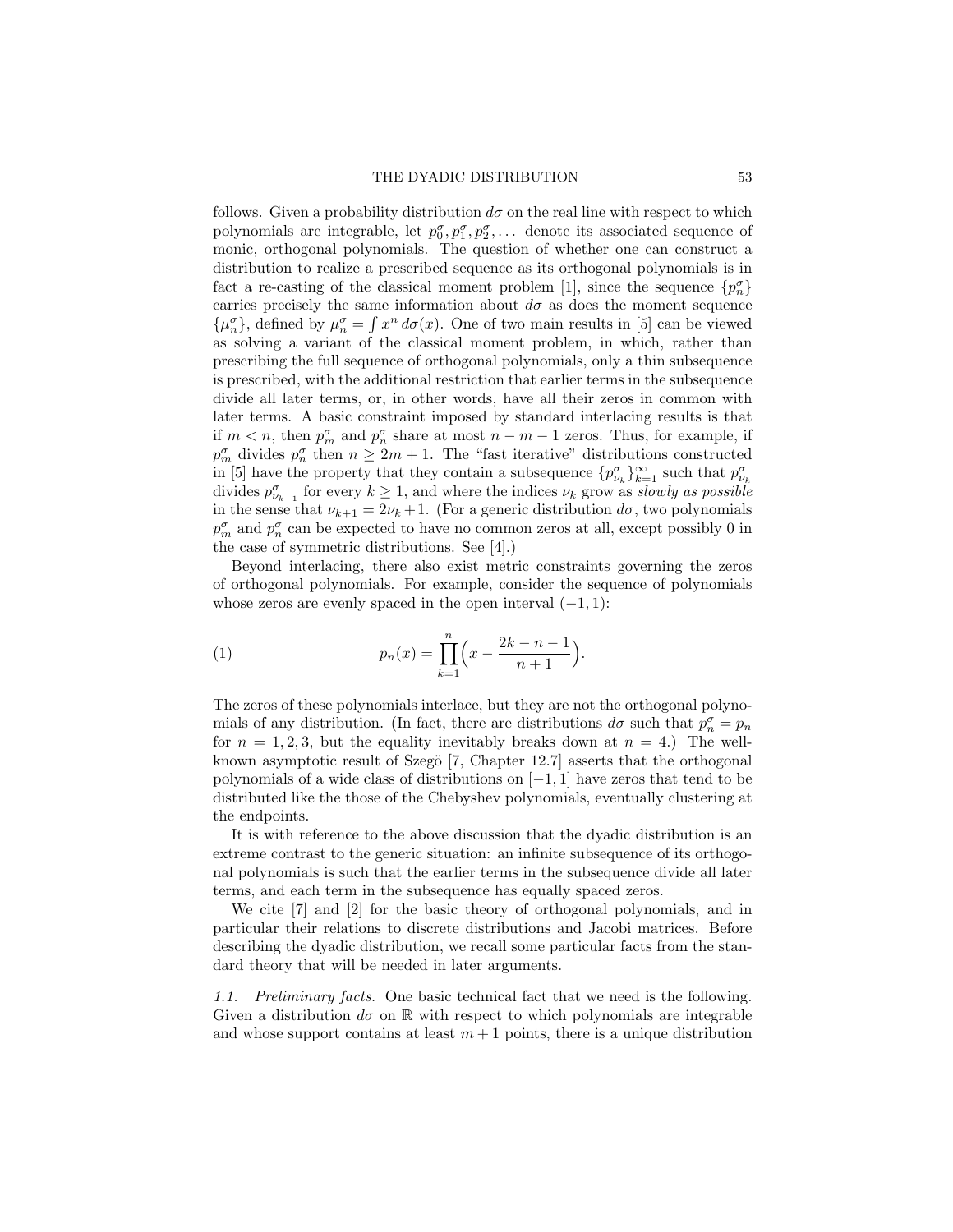of the form

(2) 
$$
d\sigma_m(x) = \sum_{i=1}^m c_i \delta(x - \xi_i)
$$

that has the property that for every polynomial p of degree at most  $2m - 1$ ,

(3) 
$$
\int_{-\infty}^{\infty} p \, d\sigma_m = \int_{-\infty}^{\infty} p \, d\sigma.
$$

This is of course the m-point Gauss rule for  $d\sigma$ . We reserve the notation  $d\sigma_m$ for this particular distribution determined by  $d\sigma$ .  $d\sigma_m$  is supported precisely at the zeros of  $p_m^{\sigma}$ , the degree m orthogonal polynomial generated by  $d\sigma$ , and is uniquely determined by the pair of polynomials  $p_{m-1}^{\sigma}, p_m^{\sigma}$ . The Christoffel numbers  $c_i$  in (2) are given in terms of  $p_{m-1}^{\sigma}, p_m^{\sigma}$  by the formula

(4) 
$$
c_i = \frac{C_1}{p_{m-1}^{\sigma}(\xi_i)(p_m^{\sigma})'(\xi_i)},
$$

where  $C_1 > 0$  is the appropriate normalizing constant.  $d\sigma_m$  is also uniquely determined by the pair of polynomials  $p_m^{\sigma}, p_{m+1}^{\sigma}$ . In terms of these the Christoffel numbers  $c_i$  in (2) are given by the formula

(5) 
$$
c_i = \frac{C_2}{(p_m^{\sigma})'(\xi_i)p_{m+1}^{\sigma}(\xi_i)},
$$

where  $C_2 < 0$  is again the appropriate normalization constant. (See [7, p. 48].) These facts can be turned around as follows. Let  $S = \{s_1, \ldots, s_m\}$  and

 $T = \{t_1, \ldots, t_{m+1}\}\$ be any two sets of numbers that satisfy

$$
t_1 < s_1 < t_2 < s_2 < \cdots < t_m < s_m < t_{m+1},
$$

and let  $p$  and  $q$  be the monic polynomials having (simple) zeros  $S$  and  $T$  respectively. Then there exists a unique distribution  $d\gamma$  supported on T with the property that supp  $d\gamma_m = S$ . The uniquely determined distribution  $d\gamma$  and its m-point Gauss rule  $d\gamma_m$  are given by the respective formulas

(6) 
$$
d\gamma(x) = C \sum_{i=1}^{m+1} \frac{\delta(x - t_i)}{p(t_i)q'(t_i)}, \text{ where } C = \Big(\sum_{i=1}^{m+1} \frac{1}{p(t_i)q'(t_i)}\Big)^{-1},
$$

(7) 
$$
d\gamma_m(x) = C' \sum_{i=1}^m \frac{\delta(x - s_i)}{p'(s_i)q(s_i)}, \text{ where } C' = \Bigl(\sum_{i=1}^m \frac{1}{p'(s_i)q(s_i)}\Bigr)^{-1}.
$$

These formulas will be used in the proof of our main theorem.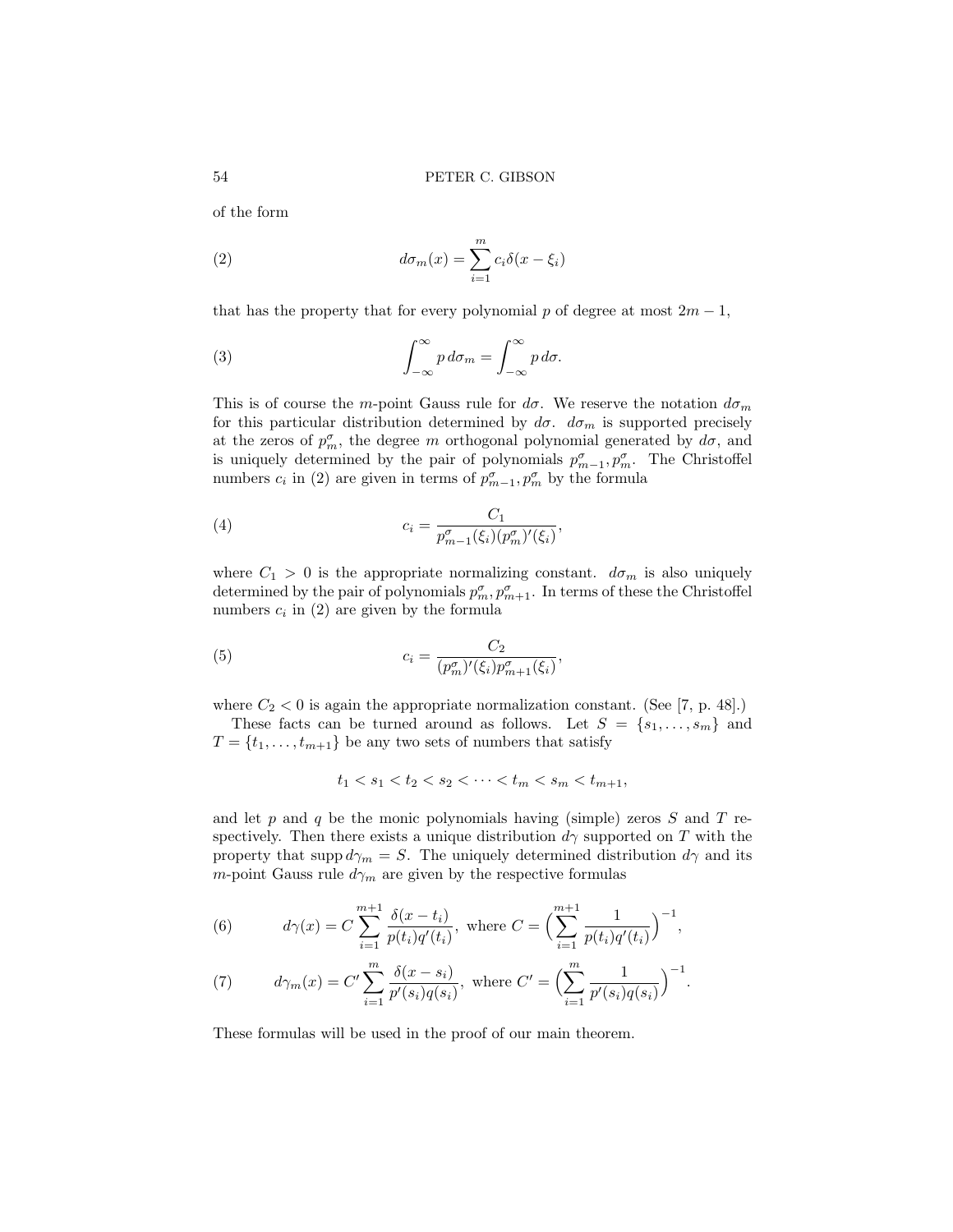#### 2. The dyadic distribution.

2.1. Construction. Let  $\mathbb D$  denote the set of dyadic rational numbers in the open interval  $(-1,1)$ . A dyadic rational of the form  $\lambda = r/2^j$ , where r is odd and  $j \geq 1$ , is said to have order j; the number 0 is deemed to be the unique dyadic rational of order 0.  $\mathbb{D}_j$  denotes the set of dyadic rationals in  $(-1, 1)$  of order at most  $j$ . The numbers

(8) 
$$
\psi(\lambda, n) = \frac{\binom{2^{n+1}-2}{2^{n+1}-2}}{\binom{2^{n+1}-2}{2^{n-1}}}, \text{ where } n \ge 1 \text{ and } \lambda \in \mathbb{D}_n,
$$

play a central role in our considerations. Note that  $\psi(-\lambda, n) = \psi(\lambda, n)$ , that  $\psi(\lambda, n)$  can be expressed as a ratio of rising factorials,

(9) 
$$
\psi(\lambda, n) = \frac{(2^n(1 - |\lambda|))(2^n(1 - |\lambda|) + 1) \cdots (2^n - 1)}{(2^n)(2^n + 1) \cdots (2^n(1 + |\lambda|) - 1)},
$$

and that for fixed  $\lambda$  of order  $j \geq 1$  the sequence  $\{\psi(\lambda, n)\}_{n=j}^{\infty}$  is strictly decreasing.

We define a non-negative function w on R in terms of the  $\psi(\lambda, n)$  as follows. If  $\lambda \in \mathbb{D}$  has order j, where  $j \geq 1$ , then set

(10) 
$$
w(\lambda) = 2^{-j}\psi(\lambda, j) - \sum_{n=j+1}^{\infty} 2^{-n}\psi(\lambda, n),
$$

and otherwise set  $w(\lambda) = 0$ . If  $\lambda \in \mathbb{D}$  has positive order then the expression (10) defining  $w(\lambda)$  is strictly positive. Furthermore, we show in Section 2.2 (Corollary 3) that

$$
\sum_{\lambda\in\mathbb{D}}w(\lambda)=1.
$$

This paves the way for our main definition.

DEFINITION 1. Let  $d\alpha$  denote the probability distribution defined by

$$
d\alpha(x) = \sum_{\lambda \in \mathbb{D}} w(\lambda)\delta(x - \lambda),
$$

where  $\delta$  denotes the Dirac delta function. We shall refer to  $d\alpha$  as the *dyadic*  $distribution on [-1, 1].$ 

The accumulation function of  $d\alpha$  is

(11) 
$$
\alpha(x) = \sum_{\lambda \in \mathbb{D}} w(\lambda) H(x - \lambda),
$$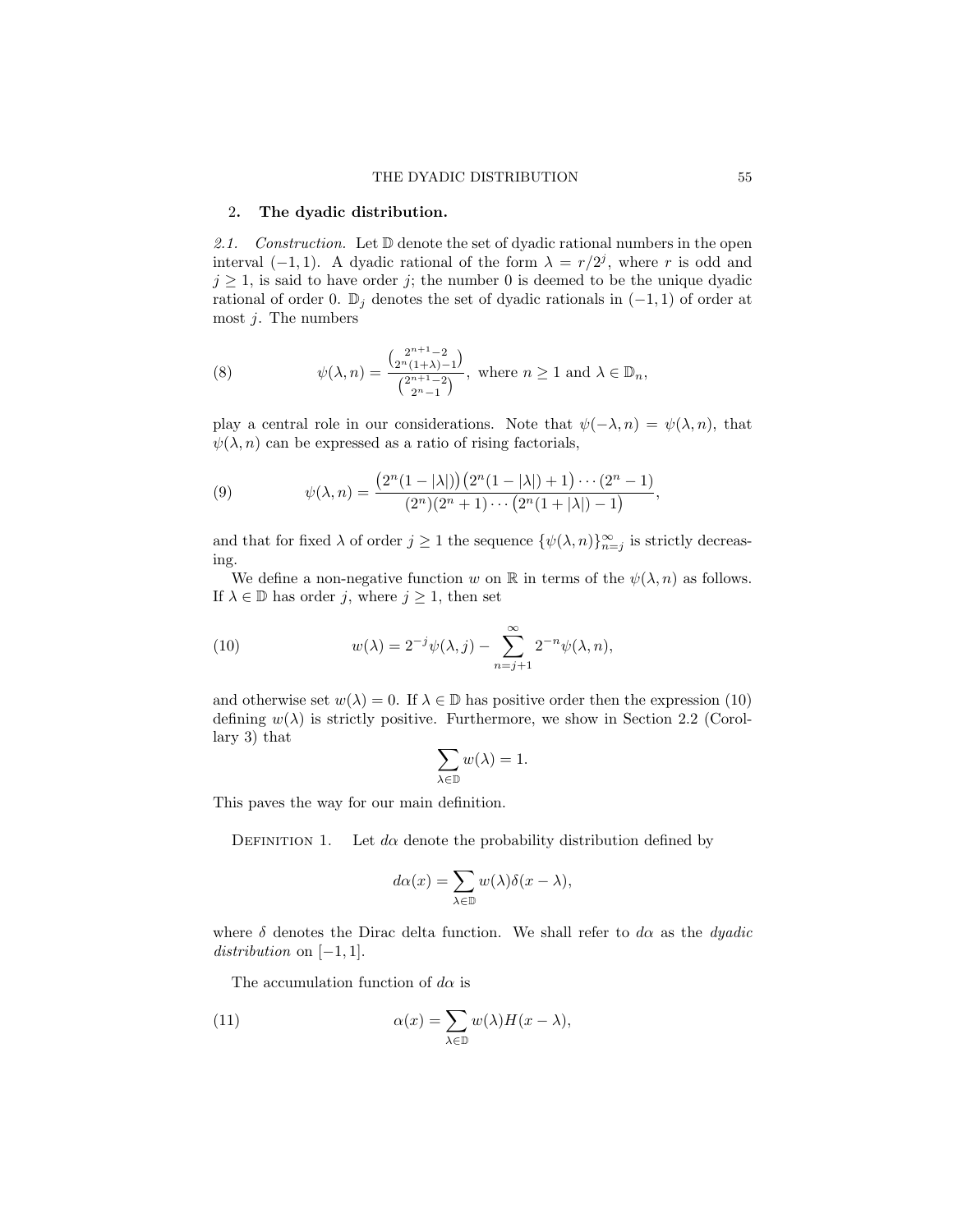where  $H$  denotes the Heaviside function:

$$
H(x) = \begin{cases} 0 & \text{if } x < 0 \\ 1 & \text{if } x \ge 0. \end{cases}
$$

Our main result is the proof in Section 2.4 that an infinite subsequence of the orthogonal polynomials generated by  $d\alpha$  have zeros that are equally spaced in  $(-1, 1)$ . As a first step we establish some basic properties of d $\alpha$ .

2.2. Basic properties. It will be useful to work with the following approximations to the function w. For each  $k \geq 0$ , set  $w^k(\lambda) = 0$  if  $\lambda \notin \mathbb{D}_k$ , and for  $\lambda \in \mathbb{D}_k$ set (12)

$$
w^{k}(\lambda) = \begin{cases} 2^{-k}\psi(\lambda, k) & \text{if } \lambda \text{ has order } k, \\ 2^{-j}\psi(\lambda, j) - \sum_{n=j+1}^{k} 2^{-n}\psi(\lambda, n) & \text{if } \lambda \text{ has order } j \text{ and } 1 \le j < k, \\ 2^{-k} & \text{if } \lambda = 0. \end{cases}
$$

Note that  $w^k$  is strictly positive on  $\mathbb{D}_k$ . Moreover, with some careful bookkeeping one can check that

$$
\sum_{\lambda \in \mathbb{D}_k} w^k(\lambda) = 1.
$$

Let  $d\alpha^k$  denote the associated distribution supported on  $\mathbb{D}_k$ , defined as

(13) 
$$
d\alpha^{k}(x) = \sum_{\lambda \in \mathbb{D}_{k}} w^{k}(\lambda) \delta(x - \lambda),
$$

and let  $\alpha^k$  be the accumulation function

(14) 
$$
\alpha^{k}(x) = \sum_{\lambda \in \mathbb{D}_{k}} w^{k}(\lambda) H(x - \lambda).
$$

We omit the proof of the following estimate.

LEMMA 2. 
$$
\sum_{\lambda \in \mathbb{D}} |w(\lambda) - w^k(\lambda)| = O(2^{-k/2}).
$$

The lemma leads immediately to two useful facts.

COROLLARY 3. 
$$
\sum_{\lambda \in \mathbb{D}} w(\lambda) = \lim_{k \to \infty} \sum_{\lambda \in \mathbb{D}} w^k(\lambda) = 1.
$$

COROLLARY 4.  $\alpha^k \to \alpha$  uniformly.

We are now in a position to move on to the structure of the orthogonal polynomials generated by  $d\alpha$ .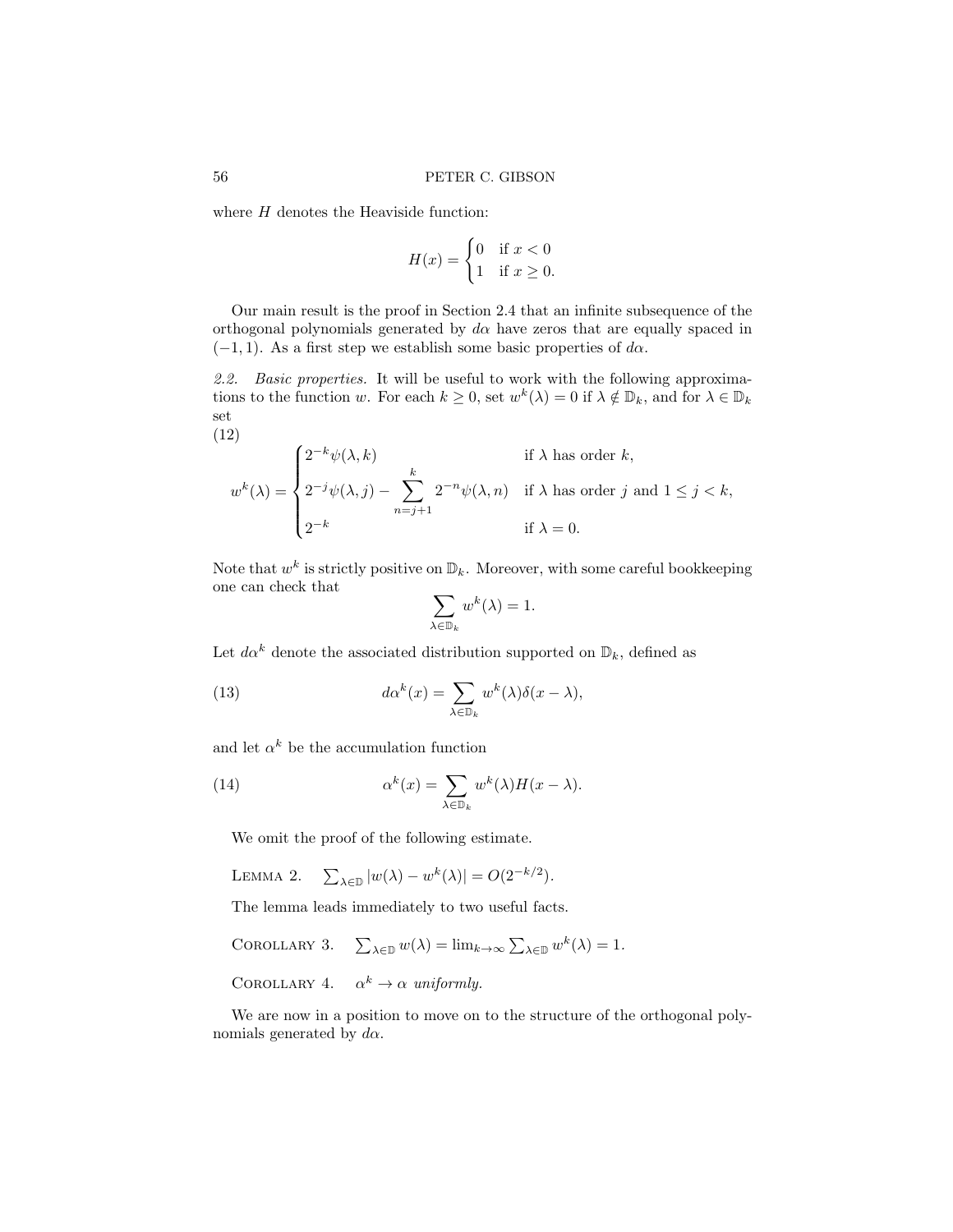#### 2.3. The orthogonal polynomials.

THEOREM 1. For each  $k \geq 1$ , the degree  $2^k-1$  monic, orthogonal polynomial of the dyadic distribution is

$$
p_{2^k-1}^{\alpha}(x) = \prod_{\lambda \in \mathbb{D}_{k-1}} (x - \lambda).
$$

PROOF. For each  $k \geq 1$ , set

(15) 
$$
s_k = \frac{2^{2^{k+1}-k-3}}{\binom{2^{k+1}-2}{2^k-1}},
$$

(16) 
$$
u^{k}(\lambda) = \begin{cases} 2^{-2^{k+1}+3} \binom{2^{k+1}-2}{2^{k}(1+\lambda)-1} & \lambda \in \mathbb{D}_{k-1}, \\ 0 & \text{otherwise,} \end{cases}
$$

(17) 
$$
v^{k}(\lambda) = \begin{cases} 2^{-2^{k+1}+3} \binom{2^{k+1}-2}{2^k(1+\lambda)-1} & \lambda \in \mathbb{D}_k \setminus \mathbb{D}_{k-1}, \\ 0 & \text{otherwise.} \end{cases}
$$

It follows directly from these definitions that each of  $u^k$  and  $v^k$  is non-negative,  $\sum_{\lambda} u^{k}(\lambda) = \sum_{\lambda} v^{k}(\lambda) = 1$ , and

(18) 
$$
w^{k}(\lambda) = w^{k-1}(\lambda) - s_{k}u^{k}(\lambda) + s_{k}v^{k}(\lambda).
$$

Setting

(19) 
$$
d\varphi^k(x) = \sum_{\lambda} u^k(\lambda)\delta(x-\lambda) \text{ and } d\theta^k(x) = \sum_{\lambda} v^k(\lambda)\delta(x-\lambda),
$$

the equation (18) is equivalent to

(20) 
$$
d\alpha^{k} = d\alpha^{k-1} - s_{k}d\varphi^{k} + s_{k}d\theta^{k}
$$

$$
= d\alpha^{k-1} + s_{k}(d\theta^{k} - d\varphi^{k}).
$$

The key observation is that, setting  $S = \mathbb{D}_{k-1}$  and  $T = \mathbb{D}_k \setminus \mathbb{D}_{k-1}$ , the distributions  $d\gamma$  and  $d\gamma_m$  defined according to the formulas (6) and (7) are equal to  $d\theta$  and  $d\varphi$  respectively. (The fact that points in S and T are equally spaced makes this a straightforward calculation.) Thus  $d\varphi = d\theta_m$ , where  $m = 2^k - 1$ is the size of  $\mathbb{D}_{k-1}$ . This means that for every polynomial p of degree at most  $2m - 1$ ,

$$
\int_{-\infty}^{\infty} p \, d\theta - \int_{-\infty}^{\infty} p \, d\varphi = 0,
$$

which implies in turn by equation (20) that

$$
\int_{-\infty}^{\infty} p \, d\alpha^k = \int_{-\infty}^{\infty} p \, d\alpha^{k-1}.
$$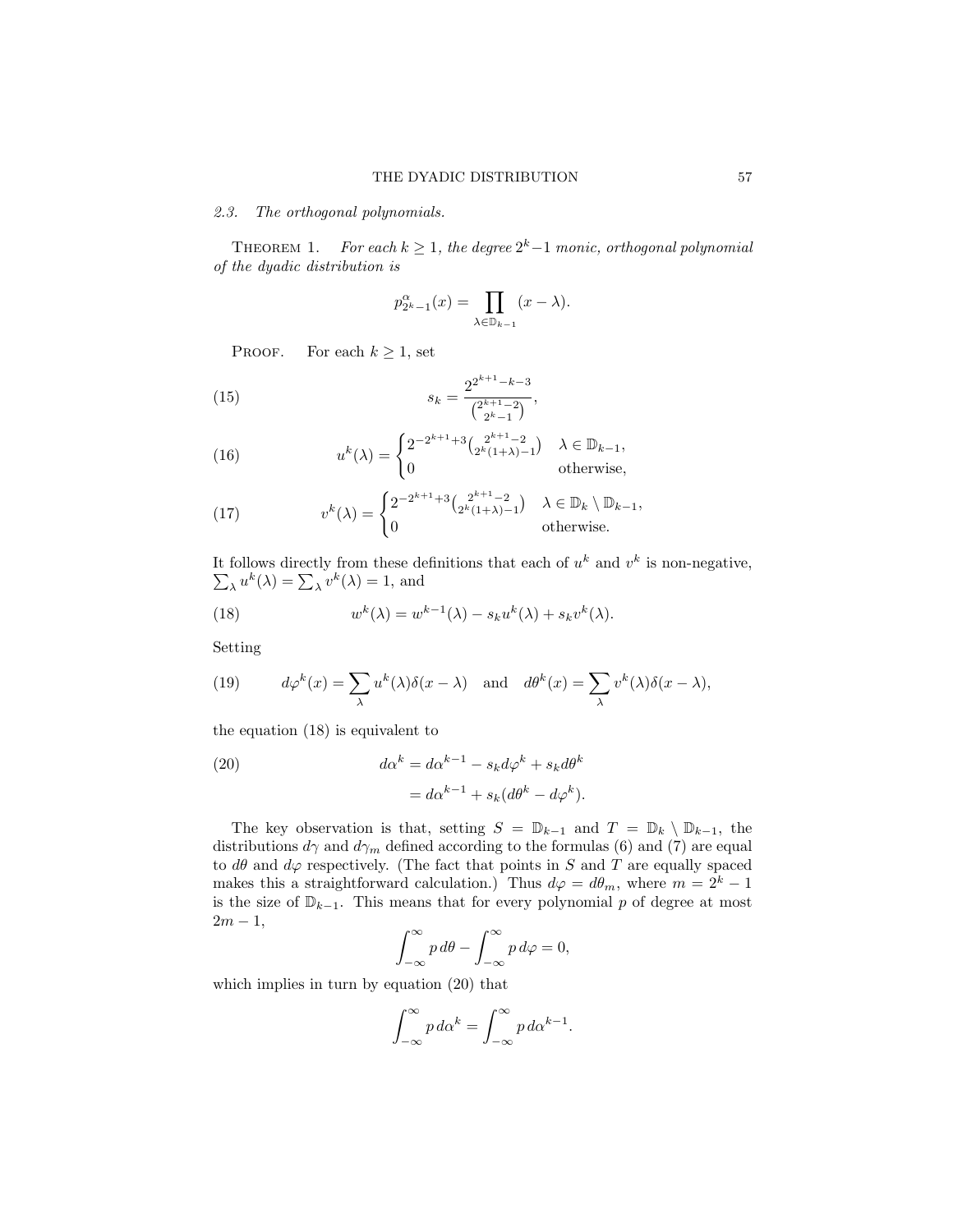Iterating the above reasoning yields more generally that for every  $n \geq 0$  and every polynomial p of degree at most  $2m - 1$  (=  $2^{k+1} - 3$ ),

(21) 
$$
\int_{-\infty}^{\infty} p \, d\alpha^{k+n} = \int_{-\infty}^{\infty} p \, d\alpha^{k-1}.
$$

By Corollary 4, letting  $n \to \infty$  in (21) yields that

$$
\int_{-\infty}^{\infty} p \, d\alpha = \int_{-\infty}^{\infty} p \, d\alpha^{k-1},
$$

from which it follows that

$$
(22) \t\t d\alpha_{2^k-1} = d\alpha^{k-1}.
$$

Therefore the zeros of  $p_{2^k-1}^{\alpha}$  coincide with the support of  $d\alpha^{k-1}$ , which is  $\mathbb{D}_{k-1}$ by construction.

Of course the points of  $\mathbb{D}_{k-1}$  are equally spaced:

$$
\mathbb{D}_{k-1} = \left\{ \frac{n-2^{k-1}}{2^{k-1}} \; \middle| \; 1 \le n \le 2^k - 1 \right\}.
$$

And, since  $\mathbb{D}_k \subset \mathbb{D}_{k+n}$  for any n, it follows immediately from the theorem that  $p_{2^k-1}^{\alpha}$  divides  $p_{2^{k+n}-1}^{\alpha}$ .

2.4. Structure of the Jacobi matrix. We recall that any sequence of orthogonal polynomials on R obeys a 3-term recurrence of the form

(23) 
$$
p_{n+1}^{\sigma}(x) = (x - a_{n+1})p_n^{\sigma}(x) - b_n^2 p_{n-1}^{\sigma}(x) \quad n \ge 1,
$$

with starting values  $p_0^{\sigma} = 1$ ,  $a_1 = \mu_1^{\sigma}$  (the first moment of  $d\sigma$ ) and  $p_1^{\sigma}(x) = x - a_1$ . The values  $a_n$  and  $b_n$  are the diagonal and next-to-diagonal entries of the Jacobi matrix of  $d\sigma$ , defined as

(24) 
$$
J_{\sigma} = \begin{pmatrix} a_1 & b_1 & 0 & 0 & \cdots \\ b_1 & a_2 & b_2 & 0 & \cdots \\ 0 & b_2 & a_3 & b_3 & \cdots \\ 0 & 0 & b_3 & a_4 & \cdots \\ \vdots & \vdots & \vdots & \vdots & \ddots \end{pmatrix},
$$

where, according to the standard theory,  $a_n \in \mathbb{R}$  and  $b_n > 0$ , for each  $n \ge 1$ .

Since the dyadic distribution is symmetric about 0, its Jacobi matrix  $J_{\alpha}$  has zero diagonal. Thus the dyadic Jacobi matrix is represented by the sequence of positive terms  $b_1, b_2, \ldots$ . A plot of several hundred terms of the sequence reveals some intriguing structure. This is most clearly brought out if, instead of  $b_n$ , one plots  $4(b_n)^2 - 1$  against  $\log_2 n$ , as in Figure 1.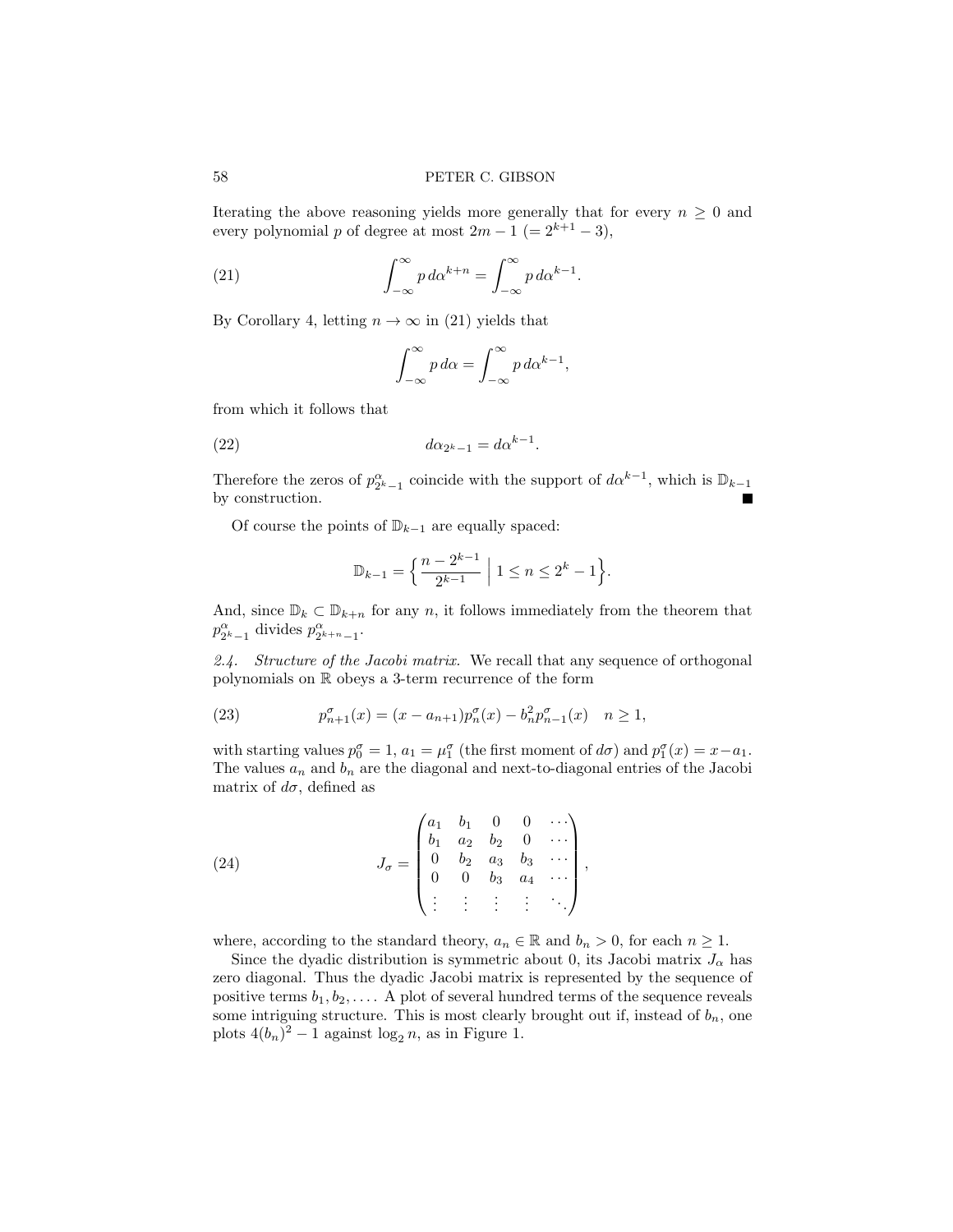

*Figure 1*: A plot of  $4(b_n)^2 - 1$  versus  $\log_2 n$  ( $1 \le n \le 1022$ ).



*Figure 2*: A closer view.

It looks like an electrocardiogram! More precisely, it seems clear that the sequence  ${b_n}$  is asymptotically log<sub>2</sub> periodic. The zoomed image in Figure 2 of the latter 5 cycles shows more clearly the progressive stabilization of the picture.

Away from the positive peaks at powers of 2 (which in Figures 1 and 2 occur at integer values of  $log_2 n$ , it seems reasonable to conjecture that  $b_n$  has the asymptotic structure

(25) 
$$
b_n \sim \frac{1}{2} \sqrt{1 - (\log_2 n - [\log_2 n])^{\beta}},
$$

where  $\lbrack \log_2 n \rbrack$  denotes the integer part of  $\log_2 n$ , and where the constant  $\beta$  lies between 2 and 3.

3. Conclusion. In summary, the dyadic distribution we have presented captures in concrete form some of the strange possibilities realizable within the context of orthogonal polynomials generated by completely general probability distributions on  $\mathbb{R}$ . The apparent asymptotic  $\log_2$  periodicity of the dyadic distribution's Jacobi matrix constitutes an intriguing fact that calls for deeper explanation.

### **REFERENCES**